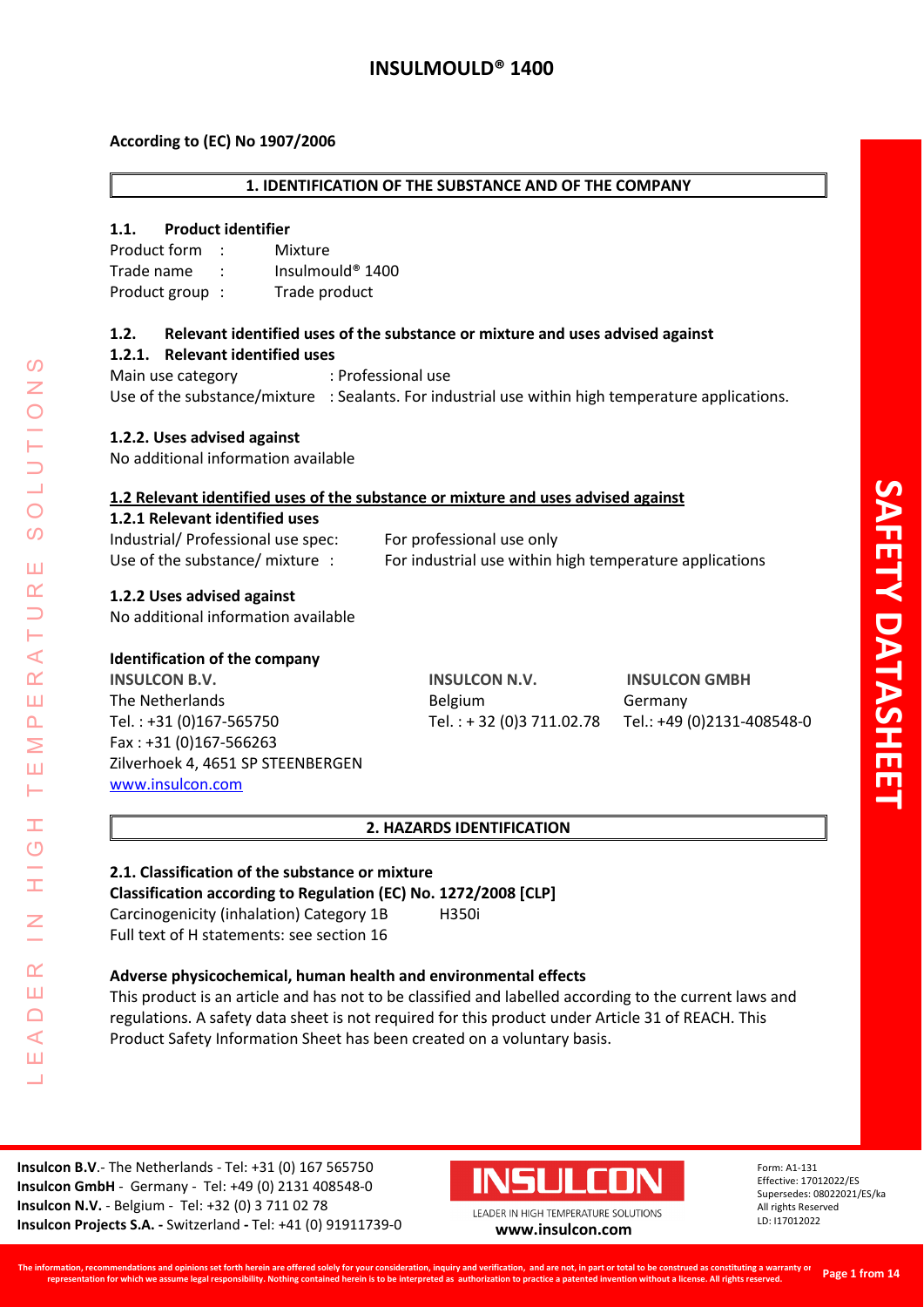**2.2 Label elements Labelling according to Regulation (EC) No. 1272/2008 (CLP)**



Signal word : Danger Contains **Contains Contains Contains Contains Contains Contains Contains Contains Contains Contains Contains Contains Contains Contains Contains Contains Contains Contains Contains Con** Hazard statements (CLP) : H350i - May cause cancer by inhalation. Precautionary statements (CLP) : P201 - Obtain special instructions before use. P202 - Do not handle until all safety precautions have been read and understood. P280 - Wear protective gloves, protective clothing, eye protection, face protection. P308+P313 - IF exposed or concerned: Get medical advice, medical attention. P405 - Store locked up. P501 - Dispose of contents and container to an approved waste disposal plant. Extra phrases The Community of the Restricted to professional users.

## **2.3. Other hazards**

Other hazards: Results of PBT and vPvB assessment : Not applicable. Risk of dust explosion.

The mixture does not contain substance(s) included in the list established in accordance with Article 59(1) of REACH for having endocrine disrupting properties, or is not identified as having endocrine disrupting properties in accordance with the criteria set out in Commission Delegated Regulation (EU) 2017/2100 or Commission Regulation (EU) 2018/605

**3. COMPOSITION / INFORMATION ON INGREDIENTS**

## **3.1. Substances**

Not applicable

## **3.2. Mixtures**

Not applicable

## Comments: Binders + Fibres. Typical composition : SiO2 (47-48%) - Al2O3 (51-55%)

| <u> 1911 - 1911 - 1961 - 1911 - 1912 - 1912 - 1916 - 1916 - 1916 - 1916 - 1916 - 1916 - 1916 - 1916 - 1</u> |                         |     |                                                                       |  |
|-------------------------------------------------------------------------------------------------------------|-------------------------|-----|-----------------------------------------------------------------------|--|
| Substance name                                                                                              | Product identifier      | %   | Classification according to<br>Regulation (EC) No.<br>1272/2008 [CLP] |  |
| alumino silicate fibres                                                                                     | (CAS-No.) 142844-00-6   |     | Carc. 1B, H350i                                                       |  |
| substance listed as REACH                                                                                   | (EC-No.) 604-314-4      | 100 |                                                                       |  |
| Candidate                                                                                                   | (EC Index) 650-017-00-8 |     |                                                                       |  |

**Insulcon B.V**.- The Netherlands - Tel: +31 (0) 167 565750 **Insulcon GmbH** - Germany - Tel: +49 (0) 2131 408548-0 **Insulcon N.V.** - Belgium - Tel: +32 (0) 3 711 02 78 **Insulcon Projects S.A. -** Switzerland **-** Tel: +41 (0) 91911739-0 **[www.insulcon.com](http://www.insulcon.com/)**



Form: A1-131 Effective: 17012022/ES Supersedes: 08022021/ES/ka All rights Reserved LD: I17012022

 $\Box$  $\blacktriangleleft$ Ш  $\overline{\phantom{0}}$ 

 $\Omega$ Z

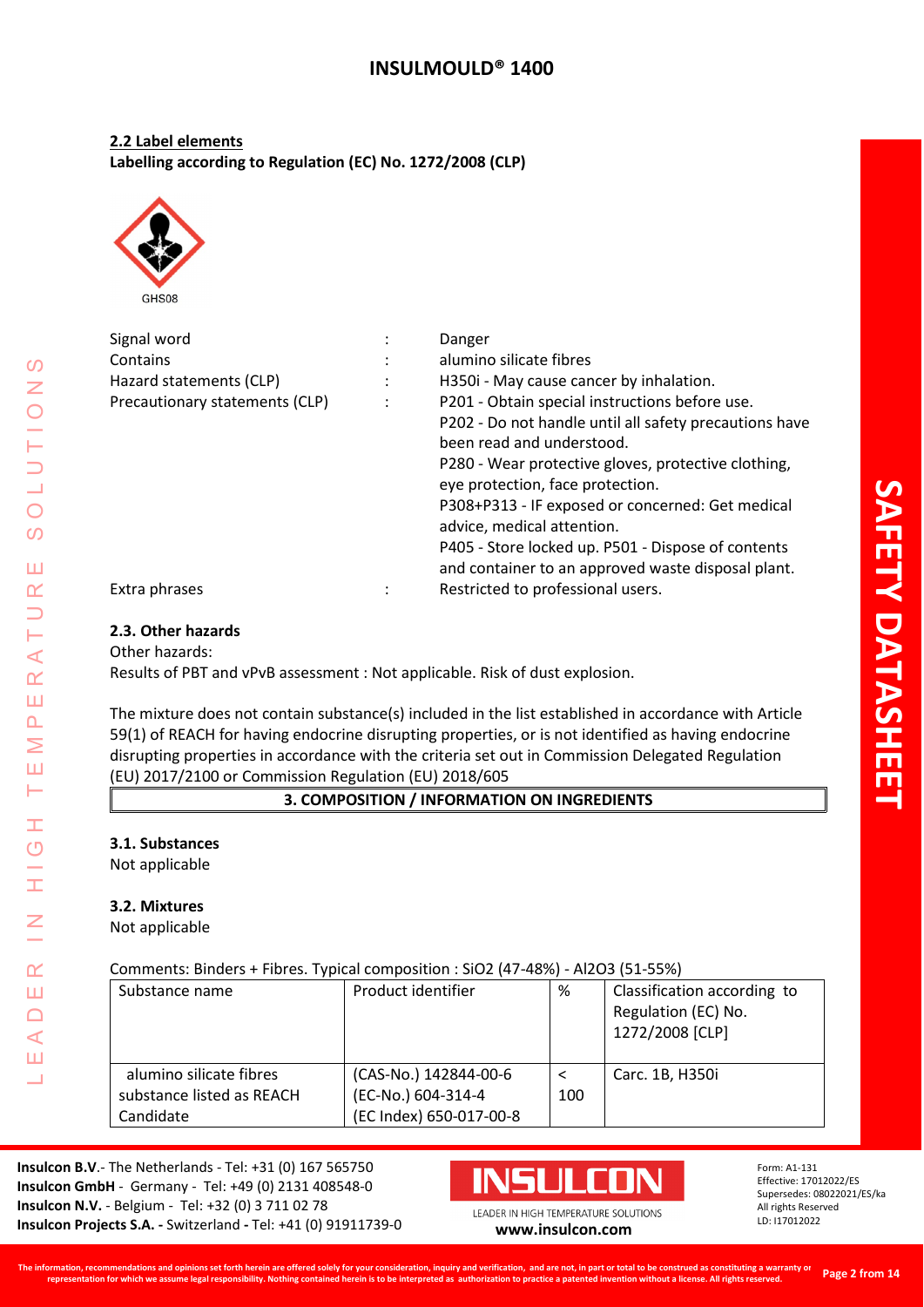#### **4. FIRST AID MEASURES**

### **4.1. Description of first aid measures**

| Additional advice |                      | First aider: Pay attention to self-protection!. Concerning personal<br>protective equipment to use, see section 8. Never give anything by<br>mouth to an unconscious person. In case of doubt or persistent<br>symptoms, consult always a physician. Show this safety data sheet to<br>the doctor in attendance. |
|-------------------|----------------------|------------------------------------------------------------------------------------------------------------------------------------------------------------------------------------------------------------------------------------------------------------------------------------------------------------------|
| Inhalation        |                      | Remove casualty to fresh air and keep warm and at rest. Get medical<br>advice/attention.                                                                                                                                                                                                                         |
| Skin contact      | $\ddot{\phantom{a}}$ | Remove contaminated clothing and shoes. Gently wash with plenty<br>of soap and water. In case of doubt or persistent symptoms, consult<br>always a physician.                                                                                                                                                    |
| Eyes contact      | $\ddot{\phantom{a}}$ | Rinse immediately carefully and thoroughly with eye-bath or water.<br>In case of doubt or persistent symptoms, consult always a physician.                                                                                                                                                                       |
| Ingestion         | $\ddot{\phantom{a}}$ | Drink plenty of water. Rinse mouth thoroughly with water. Do not<br>induce vomiting without medical advice. Get medical<br>advice/attention.                                                                                                                                                                     |
|                   |                      | 4.2. Most important symptoms and effects, both acute and delayed                                                                                                                                                                                                                                                 |

| Inhalation   |                      | May cause cancer by inhalation. Inhalation of dust may cause      |
|--------------|----------------------|-------------------------------------------------------------------|
|              |                      | irritation of the respiratory system.                             |
| Skin contact | $\ddot{\phantom{0}}$ | May cause skin irritation. Contact with dust may cause mechanical |
|              |                      | irritation or drying of the skin.                                 |
| Eyes contact | $\mathbb{R}^n$       | Dust may cause painful eye irritation and tearing.                |
| Ingestion    | ٠                    | Ingestion unlikely. Gastrointestinal complaints.                  |
|              |                      |                                                                   |

## **4.3. Indication of any immediate medical attention and special treatment needed** Treat symptomatically.

## **5. FIRE FIGHTING MEASURES**

### **5.1. Extinguishing media**

LEADER IN HIGH TEMPERATURE SOLUTIONS

H  $\overline{O}$ 

H

 $\overline{z}$ 

 $\alpha$ Ш  $\Box$  $\triangleleft$ Ш Ц

 $\Omega$  $\bar{z}$  $\bigcirc$ 

 $\bigcirc$  $\overline{O}$ 

Ш  $\alpha$  $\Box$ Н  $\prec$  $\alpha$ Ш  $\Delta$ Σ Ш Н

| J.I. LAGINGUIJIIIIIG INCUIU                                |                      |                                                                                                                                                                                    |
|------------------------------------------------------------|----------------------|------------------------------------------------------------------------------------------------------------------------------------------------------------------------------------|
| Suitable extinguishing media                               | $\cdot$ :            | carbon dioxide (CO2), powder, alcohol-resistant foam, water<br>spray.                                                                                                              |
| Unsuitable extinguishing media:                            |                      | Strong water jet.                                                                                                                                                                  |
| 5.2. Special hazards arising from the substance or mixture |                      |                                                                                                                                                                                    |
| Specific hazards<br>Hazardous decomposition                |                      | Not flammable. Risk of dust explosion.                                                                                                                                             |
| products in case of fire                                   | $\ddot{\phantom{a}}$ | Silicon oxides. Aluminium oxides.                                                                                                                                                  |
| 5.3. Advice for firefighters                               |                      |                                                                                                                                                                                    |
| Firefighting instructions                                  |                      | Evacuate area. Use water spray or fog for cooling exposed<br>containers. Contain the extinguishing fluids by bunding.<br>Prevent firefighting water from entering the environment. |

**Insulcon B.V**.- The Netherlands - Tel: +31 (0) 167 565750 **Insulcon GmbH** - Germany - Tel: +49 (0) 2131 408548-0 **Insulcon N.V.** - Belgium - Tel: +32 (0) 3 711 02 78 **Insulcon Projects S.A. -** Switzerland **-** Tel: +41 (0) 91911739-0 **[www.insulcon.com](http://www.insulcon.com/)**

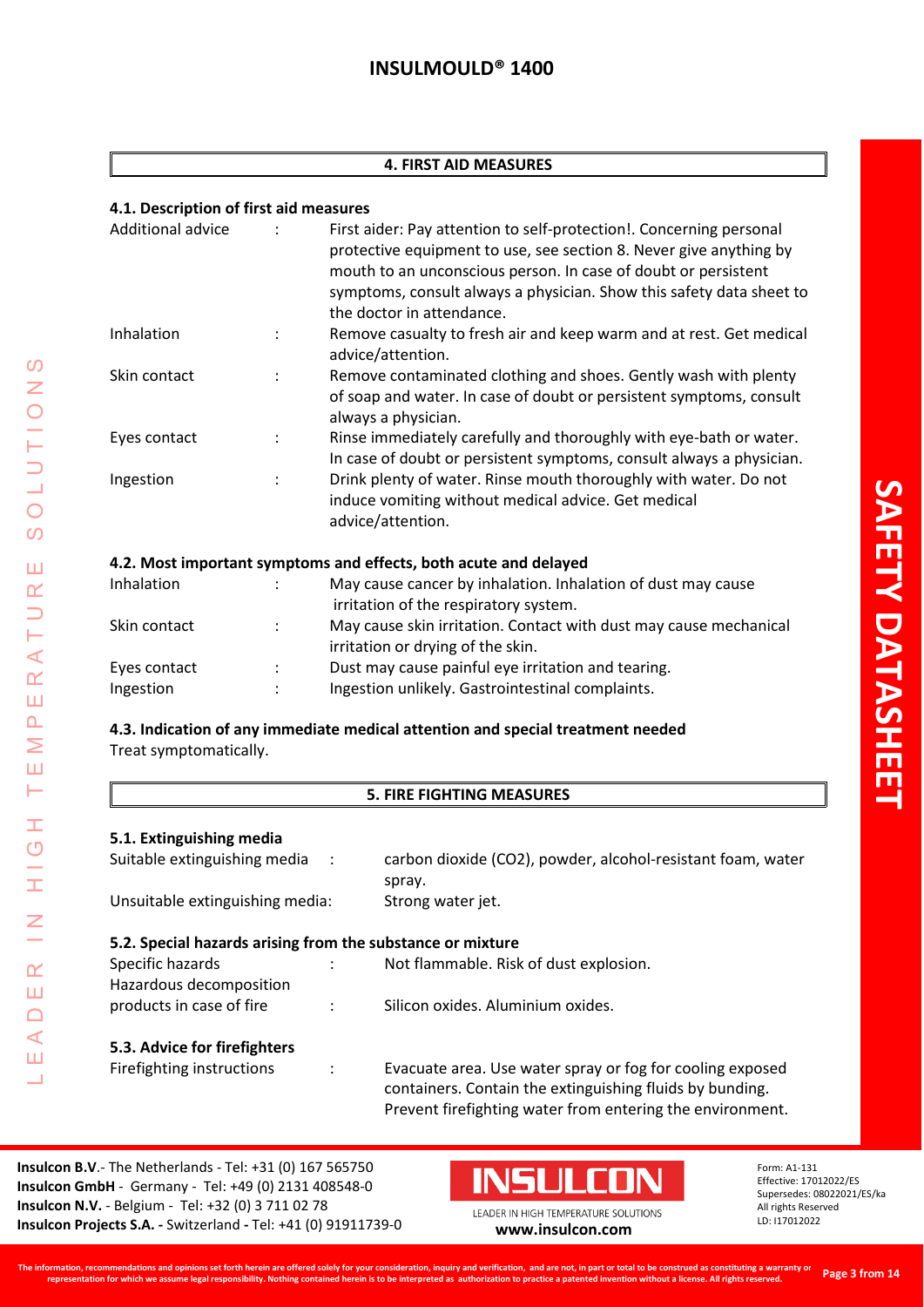|                                  |                      | Avoid dust formation. Knock down/dilute dust cloud with<br>water spray.                                                                        |
|----------------------------------|----------------------|------------------------------------------------------------------------------------------------------------------------------------------------|
| Protection during firefighting : |                      | Do not attempt to take action without suitable protective<br>equipment. Self-contained breathing apparatus.                                    |
| Other information                | $\ddot{\phantom{a}}$ | Do not allow run-off from fire-fighting to enter drains or<br>water courses. Dispose of waste in accordance with<br>environmental legislation. |

### **6. ACCIDENTAL RELEASE MEASURES**

## **6.1. Personal precautions, protective equipment and emergency procedures**

### **6.1.1. For non-emergency personnel**

### For non-emergency personnel:

Evacuate unnecessary personnel. Keep upwind. Provide adequate ventilation. Wear recommended personal protective equipment. Concerning personal protective equipment to use, see section 8. Do not breathe dust. Avoid contact with skin, eyes and clothing. Keep away from heat, hot surfaces, sparks, open flames and other ignition sources. No smoking. Ensure equipment is adequately earthed. Use explosion-proof equipment. Use only non-sparking tools.

### **6.1.2. For emergency responders**

For emergency responders:

Ensure procedures and training for emergency decontamination and disposal are in place. Concerning personal protective equipment to use, see section 8.

#### **6.2. Environmental precautions**

Do not allow to enter into surface water or drains. Notify authorities if product enters sewers or public waters.

#### **6.3. Methods and material for containment and cleaning up**

Methods for cleaning up:

LEADER IN HIGH TEMPERATURE SOLUTIONS

Ŧ  $\overline{O}$ 

 $\alpha$ Ш  $\Box$ ⋖ Ш

 $\prec$  $\alpha$ Ш  $\overline{\mathbf{r}}$ Σ Ш ⊢

 $\mathcal{O}$ 

 $\bigcirc$  $\overline{O}$ 

Ш  $\alpha$ 

> Stop leak if safe to do so. Dam up the solid spill. Take up mechanically (sweeping, shovelling) and collect in suitable container for disposal. Large spills: scoop solid spill into closing containers. This material and its container must be disposed of in a safe way, and as per local legislation. Avoid dust formation. Knock down/dilute dust cloud with water spray.

#### **6.4. Reference to other sections**

Concerning personal protective equipment to use, see section 8. Concerning disposal elimination after cleaning, see section 13.

## **7. HANDLING AND STORAGE**

#### **7.1. Precautions for safe handling**

Precautions for safe handling:

Obtain special instructions before use. Do not handle until all safety precautions have been read and understood. Provide adequate ventilation. Use personal protective equipment as required.

**Insulcon B.V**.- The Netherlands - Tel: +31 (0) 167 565750 **Insulcon GmbH** - Germany - Tel: +49 (0) 2131 408548-0 **Insulcon N.V.** - Belgium - Tel: +32 (0) 3 711 02 78 **Insulcon Projects S.A. -** Switzerland **-** Tel: +41 (0) 91911739-0 **[www.insulcon.com](http://www.insulcon.com/)**

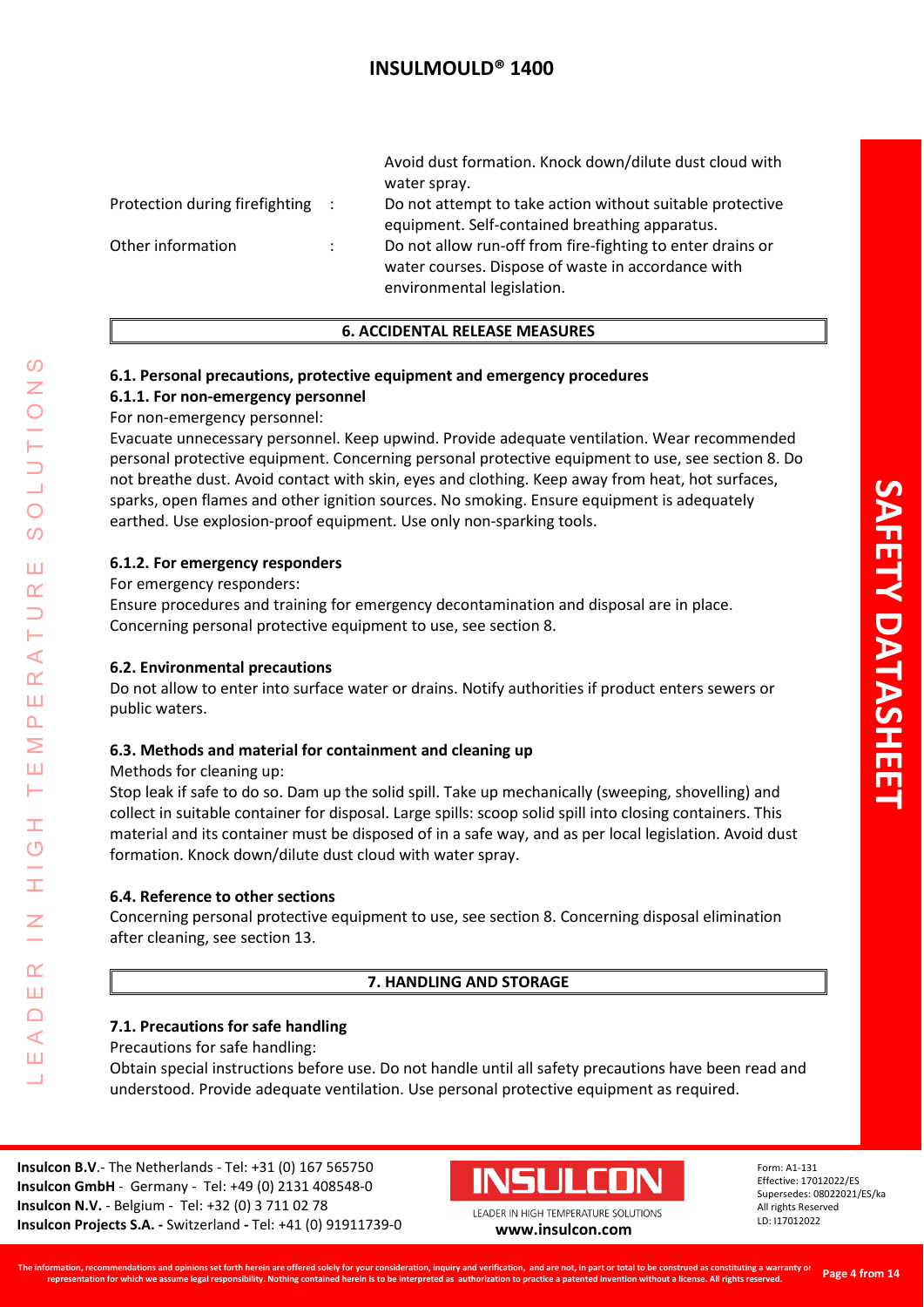Concerning personal protective equipment to use, see section 8. Do not breathe dust. Avoid contact with skin, eyes and clothing. Take any precaution to avoid mixing with Incompatible materials, Refer to Section 10 on Incompatible Materials. Ensure proper process control to avoid excess waste discharge (temperature, concentration, pH, time). Avoid release to the environment. Avoid dust formation. Keep away from heat, hot surfaces, sparks, open flames and other ignition sources. No smoking. Ground/bond container and receiving equipment. Use explosion-proof equipment. Use only non-sparking tools.

### **Hygiene measures:**

Keep good industrial hygiene. Wash hands and other exposed areas with mild soap and water before eating, drinking or smoking and when leaving work. Do not eat, drink or smoke when using this product. Keep away from food, drink and animal feedingstuffs. Remove contaminated clothes. Separate working clothes from town clothes. Launder separately. Wash contaminated clothing before reuse.

## **7.2. Conditions for safe storage, including any incompatibilities**

| Storage conditions         |                      | Store locked up. Store in a dry, cool and well-ventilated place.<br>Protect from moisture. Avoid dust formation. |
|----------------------------|----------------------|------------------------------------------------------------------------------------------------------------------|
| Incompatible materials     | ÷                    | No information available.                                                                                        |
| Maximum storage duration   | ÷                    | 6 months                                                                                                         |
| Storage temperature        |                      | $5 - 20 °C$                                                                                                      |
| Heat and ignition sources  | $\ddot{\phantom{a}}$ | Keep away from heat, hot surfaces, sparks, open flames and                                                       |
|                            |                      | other ignition sources. No smoking.                                                                              |
| Special rules on packaging | ÷                    | Regularly check for damage to packaging.                                                                         |
| Packaging materials        |                      | Keep only in the original container.                                                                             |
|                            |                      |                                                                                                                  |

## **7.3. Specific end use(s)**

LEADER IN HIGH TEMPERATURE SOLUTIONS

Ŧ  $\overline{O}$ 

I

 $\alpha$ Ш  $\Box$  $\blacktriangleleft$ Ш  $\overline{\phantom{0}}$ 

 $\prec$  $\alpha$ Ш  $\overline{\mathbf{r}}$ Σ Ш  $\vdash$ 

 $\Omega$ Z

 $\bigcirc$  $\overline{O}$ 

Ш  $\alpha$ 

Reference to other sections : 1.2.

## **8. RISK MANAGEMENT MEASURES / EXPOSURE CONTROL / PERSONAL PROTECTION**

## **8.1 Control parameters**

| alumino silicate fibres (142844-00-6) |                   |                                                        |
|---------------------------------------|-------------------|--------------------------------------------------------|
| EU                                    | <b>IOEL TWA</b>   | 0.3 fibers/mL (carcinogens within the meaning of       |
|                                       |                   | point (i) of Article 2(a)                              |
| Belgium                               | <b>OEL TWA</b>    | 0,5 fibers/ $cm3$                                      |
|                                       |                   |                                                        |
| <b>Bulgaria</b>                       | <b>OEL TWA</b>    | 0.3 fibers/ $m3$ (applies to carcinogenic compounds    |
|                                       |                   | within the meaning of paragraph(1a) of Article 1 of    |
|                                       |                   | the additional provisions of the Regulation)           |
| Croatia                               | GVI (OEL TWA) [1] | 0,3 fibers/ $cm3$ (applies to fireproof ceramic fibers |
|                                       |                   | classified as carcinogenic substances)                 |
| France                                | VME (OEL TWA)     | $0,1$ fibers/cm <sup>3</sup> (restrictive limit)       |
|                                       |                   |                                                        |

**Insulcon B.V**.- The Netherlands - Tel: +31 (0) 167 565750 **Insulcon GmbH** - Germany - Tel: +49 (0) 2131 408548-0 **Insulcon N.V.** - Belgium - Tel: +32 (0) 3 711 02 78 **Insulcon Projects S.A. -** Switzerland **-** Tel: +41 (0) 91911739-0 **[www.insulcon.com](http://www.insulcon.com/)**

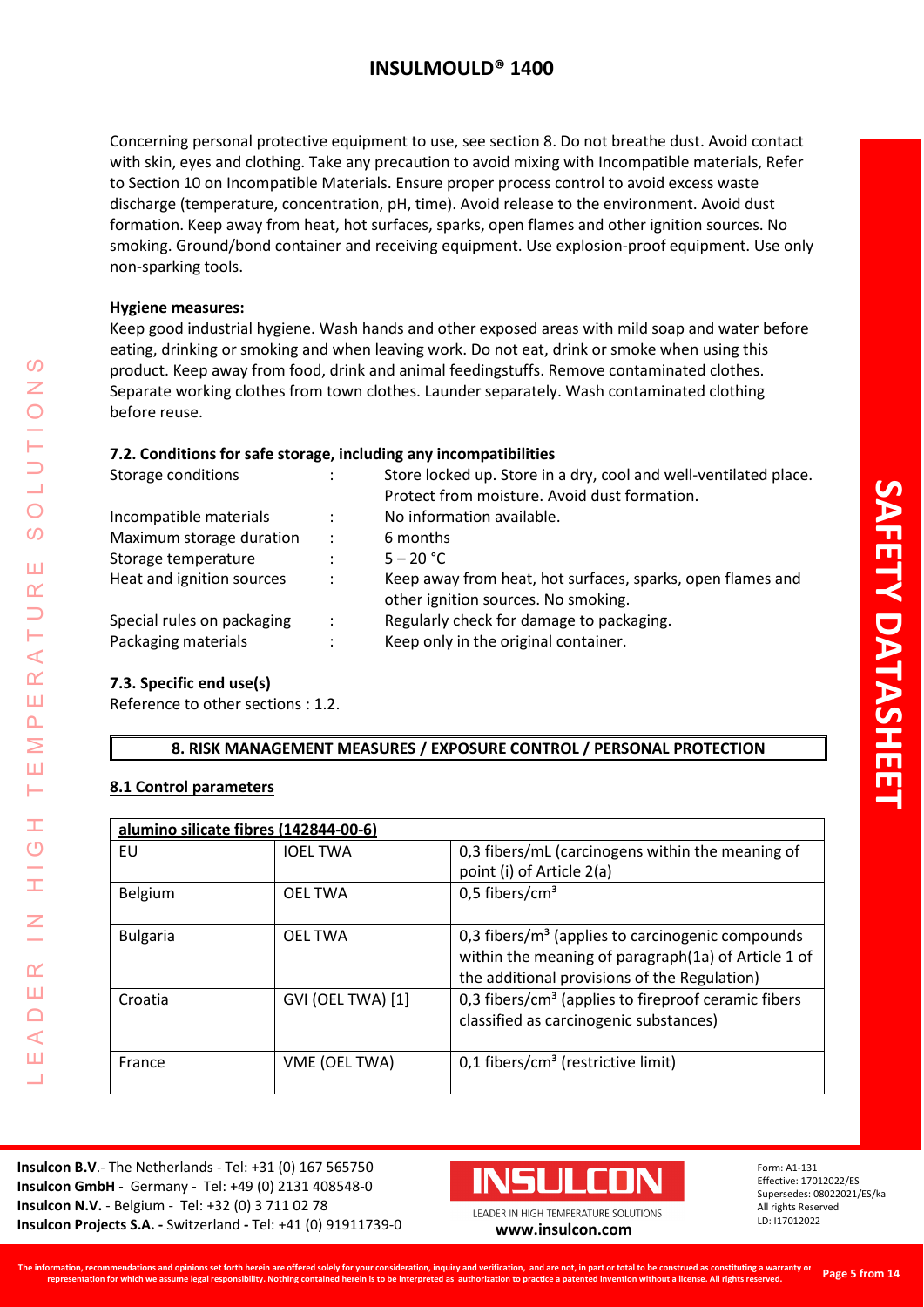| alumino silicate fibres (142844-00-6) |                          |                                                                   |
|---------------------------------------|--------------------------|-------------------------------------------------------------------|
| Hungary                               | AK (OEL TWA)             | 0,3 fibers/cm <sup>3</sup>                                        |
| Ireland                               | OEL TWA [1]              | 0,3 fibers/mL                                                     |
| Ireland                               | <b>OEL STEL</b>          | 0,9 fibers/mL (calculated)                                        |
| Italy                                 | <b>OEL TWA</b>           | 0,3 fibers/mL (carcinogens with the meaning of                    |
|                                       |                          | point (i) Article 2(a)                                            |
| Lithuania                             | <b>IPRV (OEL TWA)</b>    | 0,3 fibers/cm <sup>3</sup>                                        |
| Poland                                | NDS (OEL TWA)            | 0,3 fibers/cm <sup>3</sup> (applies to refractory ceramic fibers  |
|                                       |                          | of Carcinogen category 1.B within the meaning of                  |
|                                       |                          | the Regulation (EC) No 1272/2008 and whose                        |
|                                       |                          | geometric fiber diameter weighted by the length of                |
|                                       |                          | the less two standard geometric errors is less than               |
|                                       |                          | $6 \mu m$ )                                                       |
| Portugal                              | <b>OEL TWA</b>           | 0,3 fibers/mL (respirable fibers, length >5 µm,                   |
|                                       |                          | aspect ratio equal to or greater than 3:1)                        |
| Slovenia                              | <b>OEL TWA</b>           | 0,3 fibers/ $m3$                                                  |
|                                       |                          |                                                                   |
| Spain                                 | VLA-ED (OEL TWA) [1]     | 0,3 fibers/cm <sup>3</sup> (carcinogenic agent associated to      |
|                                       |                          | the binding limit values provided in Royal Decree                 |
|                                       |                          | 665/1997, as amended-inhalable fraction)                          |
| Spain                                 | <b>VLA-EC (OEL STEL)</b> | 0,3 fibers/cm <sup>3</sup> (fibers with a random orientation,     |
|                                       |                          | with a content in alkaline and alkali-earth oxide                 |
|                                       |                          | [Na2O+K2O+CaO+MgO+BaO] above 18% in weight-                       |
|                                       |                          | inhalable fraction)                                               |
| Sweden                                | NGV (OEL TWA)            | 0,2 fibers/cm <sup>3</sup> (fibres which have a length-width      |
|                                       |                          | relationship greater than 3:1-respirable fiber                    |
|                                       |                          | (Fibres, synthetic inorganic glass fibres)                        |
| <b>United Kingdom</b>                 | WEL TWA (OEL TWA) [1     | 0,3 fibers/mL (respirable fraction) 5 mg/m <sup>3</sup> (total    |
|                                       |                          | inhalable dust)                                                   |
| United Kingdom                        | WEL STEL (OEL STEL)      | 0,9 fibers/mL (calculated) 15 mg/m <sup>3</sup> (calculated)      |
|                                       |                          |                                                                   |
| Canada (Quebec)                       | VEMP (OEL TWA)           | 0,2 fibers/cm <sup>3</sup> (ceramic or others-respirable (Fibres  |
|                                       |                          | - Artificial Vitreous Mineral Fibres)                             |
| <b>USA - ACGIH</b>                    | <b>ACGIH OEL TWA</b>     | 0,2 fibers/cm <sup>3</sup> (respirable fibers: length >5 $\mu$ m, |
|                                       |                          | aspect ratio >=3:1, as determined by the                          |
|                                       |                          | membrane filter method at 400-450X                                |
|                                       |                          | magnification [4-mm objective], using phase-                      |
|                                       |                          | contrast illumination (Synthetic vitreous fibers)                 |

LEADER IN HIGH TEMPERATURE SOLUTIONS

 $\pm$ 

 $\frac{G}{H}$ 

 $\leq$ 

 $\alpha$ Ш  $\Box$  $\triangleleft$ Ш  $\overline{\phantom{0}}$ 

 $\Omega$  $\bar{z}$  $\bigcirc$ 

 $\frac{1}{2}$ 

 $\overline{O}$  $\overline{O}$ 

Ш  $\alpha$  $\Box$ Н  $\prec$  $\alpha$ Ш  $\Delta$ Σ Ш Н

## **8.2 Exposure Controls**

Engineering measure(s):

Provide adequate ventilation. Organisational measures to prevent /limit releases, dispersion and exposure. See Section 7 for information on safe handling. Apply measures to prevent dust explosions. Ensure equipment is adequately earthed.

**Insulcon B.V**.- The Netherlands - Tel: +31 (0) 167 565750 **Insulcon GmbH** - Germany - Tel: +49 (0) 2131 408548-0 **Insulcon N.V.** - Belgium - Tel: +32 (0) 3 711 02 78 **Insulcon N.V.** - Beigium - Tel: +32 (0) 3 711 02 78<br> **Insulcon Projects S.A.** - Switzerland - Tel: +41 (0) 91911739-0 **[www.insulcon.com](http://www.insulcon.com/)** 

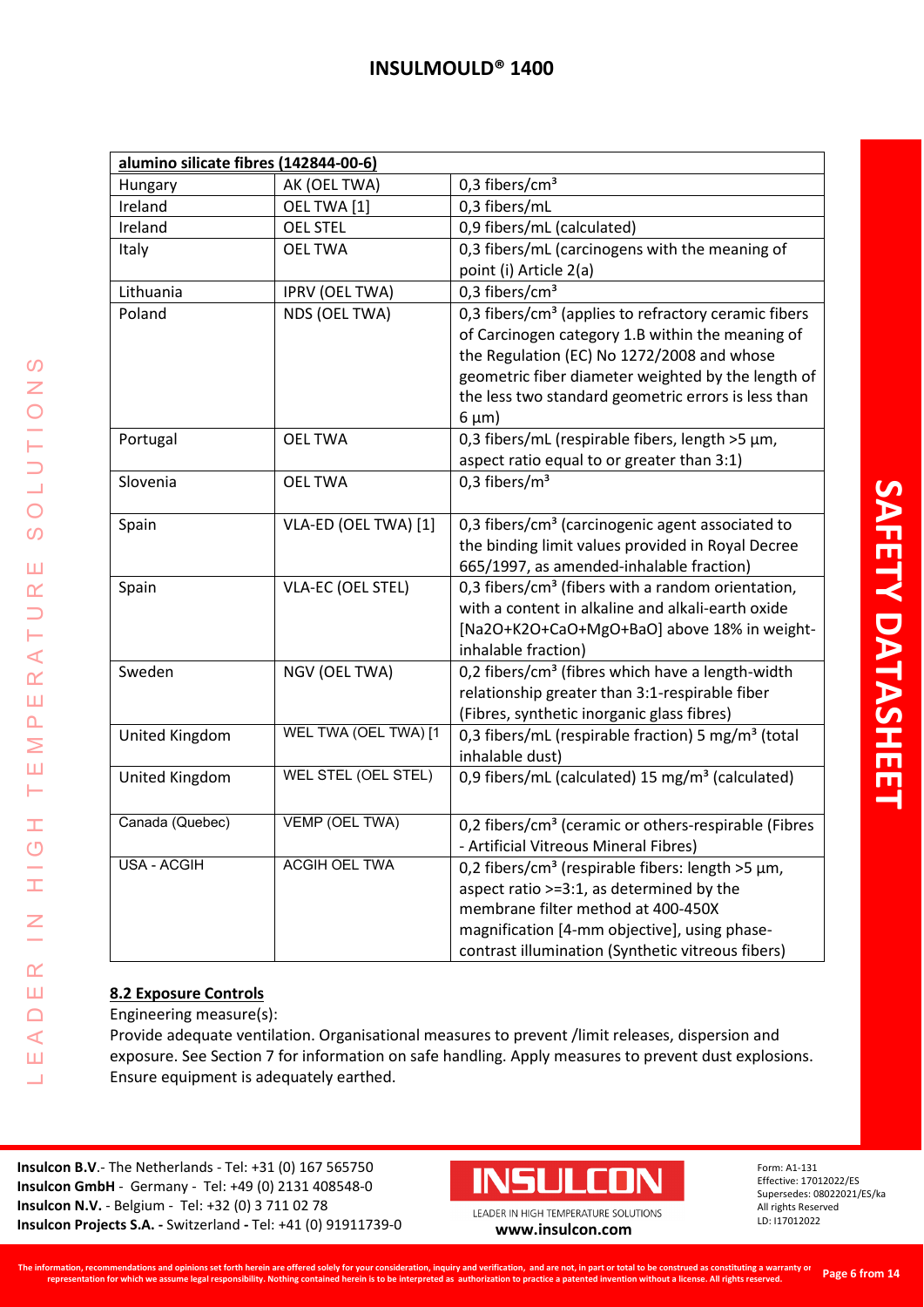Personal protective equipment:

The type of protective equipment must be selected according to the concentration and amount of the dangerous substance at the specific workplace.

Hand protection:

Wear chemically resistant gloves (tested to EN374) . Suitable material: Not determined. Thickness : Not determined. Breakthrough time : refer to the recommendations of the supplier. The quality of the protective gloves resistant to chemicals must be chosen as a function of the specific working place concentration and quantity of hazardous substances.

Eye protection:

Use suitable eye protection (EN 166): Safety glasses with side shields

Body protection:

LEADER IN HIGH TEMPERATURE SOLUTIONS

Ŧ  $\overline{C}$ 

 $\alpha$ Ш  $\Box$  $\blacktriangleleft$ Ш  $\overline{\phantom{0}}$ 

 $\blacktriangleleft$  $\underline{\alpha}$ Ш  $\overline{\mathbf{r}}$ Σ Ш  $\vdash$ 

 $\boldsymbol{\omega}$ 

 $\bigcirc$  $\Omega$ 

Ш  $\alpha$ 

Wear suitable protective clothing. Overalls, apron and boots recommended.

Respiratory protection:

Wear suitable respiratory protection. Effective dust mask (EN 149). Half-face mask (DIN EN 140). full face mask (DIN EN 136). Filter type: P (EN 143). When workers are facing concentrations above the exposure limit they must use appropriate certified respirators.

Thermal hazard protection:

Not required for normal conditions of use. Use dedicated equipment.

Environmental exposure controls:

Avoid release to the environment. Comply with applicable Community environmental protection legislation.

## **9. PHYSICAL AND CHEMICAL PROPERTIES**

#### **9.1 Information on basic physical and chemical properties**

| Physical state            | : White solid       |
|---------------------------|---------------------|
| Appearance                | : paste             |
| Colour                    | : Whitish           |
| Odour                     | : odourless.        |
| Odour threshold           | : No data available |
| рH                        | : No data available |
| Relative evaporation rate |                     |
| $(butylaceate = 1)$       | : No data available |
| Melting point             | : > 1500°C fibres   |
| Freezing point            | : No data available |
| <b>Boiling point</b>      | : No data available |
| Flash point               | : Not applicable    |
| Auto-ignition temperature | : No data available |
| Decomposition temperature | : No data available |
| Flammability (solid, gas) | : No data available |
| Vapour pressure           | : No data available |

**Insulcon B.V**.- The Netherlands - Tel: +31 (0) 167 565750 **Insulcon GmbH** - Germany - Tel: +49 (0) 2131 408548-0 **Insulcon N.V.** - Belgium - Tel: +32 (0) 3 711 02 78 **Insulcon Projects S.A. -** Switzerland **-** Tel: +41 (0) 91911739-0 **[www.insulcon.com](http://www.insulcon.com/)**

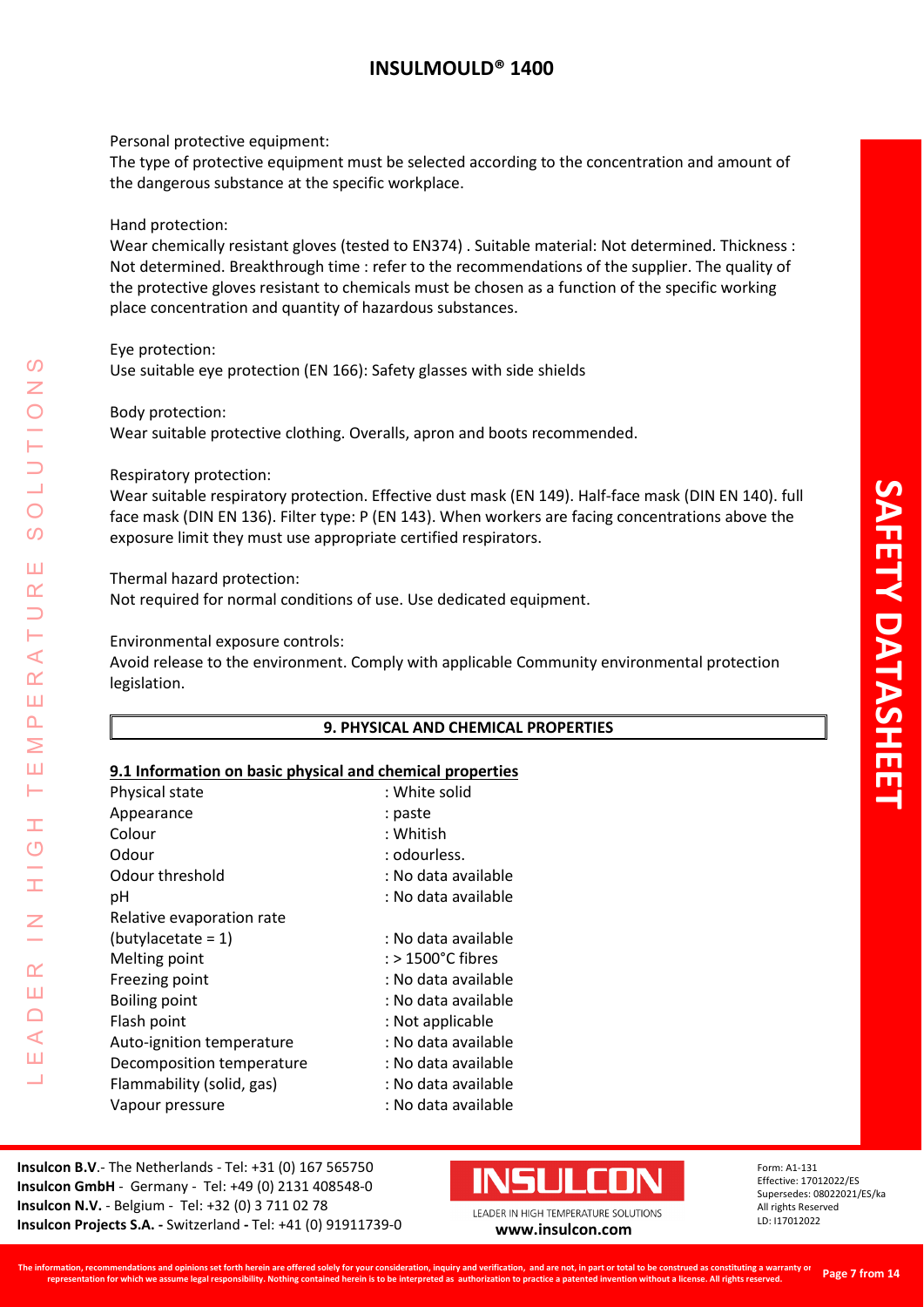| Relative vapour density at 20°C | : No data available                                                                                                                                                                       |
|---------------------------------|-------------------------------------------------------------------------------------------------------------------------------------------------------------------------------------------|
| Relative density                | : 1350 kg/m <sup>3</sup> wet                                                                                                                                                              |
| Solubility                      | : Water: Insoluble                                                                                                                                                                        |
| Log Pow                         | : No data available                                                                                                                                                                       |
| Viscosity, kinematic            | : Not applicable                                                                                                                                                                          |
| Viscosity, dynamic              | : Not applicable                                                                                                                                                                          |
| <b>Explosive properties</b>     | : Not applicable. The study does not need to be conducted<br>because there are no chemical groups associated with<br>explosive properties present in the molecule.                        |
| Oxidising properties            | : Not applicable. The classification procedure needs not to be<br>applied because there are no chemical groups present in the<br>molecule which are associated with oxidising properties. |
| <b>Explosive limits</b>         | : No data available                                                                                                                                                                       |

|                                | applied because there are no chemical groups present in the<br>molecule which are associated with oxidising properties. |
|--------------------------------|-------------------------------------------------------------------------------------------------------------------------|
| <b>Explosive limits</b>        | : No data available                                                                                                     |
| Particle size                  | : Not available                                                                                                         |
| Particle size distribution     | : Not available                                                                                                         |
| Particle shape                 | : Not available                                                                                                         |
| Particle aspect ratio          | : Not available                                                                                                         |
| Particle aggregation state     | : Not available                                                                                                         |
| Particle agglomeration state   | : Not available                                                                                                         |
| Particle specific surface area | : Not available                                                                                                         |
| Particle dustiness             | : Not available                                                                                                         |

### **9.2 Other information**

### **9.2.1. Information with regard to physical hazard classes**

No additional information available

#### **9.2.2. Other safety characteristics**

No additional information available

#### **10. STABILITY AND REACTIVITY**

#### **10.1 Reactivity**

LEADER IN HIGH TEMPERATURE SOLUTIONS

Ŧ  $\overline{O}$ 

 $\alpha$ Ш  $\Box$  $\blacktriangleleft$ Ш  $\overline{\phantom{0}}$ 

 $\prec$  $\alpha$ Ш  $\overline{\mathbf{r}}$ Σ Ш  $\vdash$ 

 $\Omega$ Z

 $\bigcirc$  $\Omega$ 

Ш  $\alpha$ 

None under normal conditions. Reference to other sections: 10.4 & 10.5.

#### **10.2 Chemical stability**

The product is stable at normal handling and storage conditions.

#### **10.3 Possibility of hazardous reactions**

No dangerous reactions known under normal conditions of use.

#### **10.4 Conditions to avoid**

Avoid dust formation. Keep away from heat, hot surfaces, sparks, open flames and other ignition sources. No smoking. Prevent moisture contact. Protect against water. See Section 7 for information on safe handling.

## **10.5 Incompatible materials**

No information available. See Section 7 for information on safe handling.

**Insulcon B.V**.- The Netherlands - Tel: +31 (0) 167 565750 **Insulcon GmbH** - Germany - Tel: +49 (0) 2131 408548-0 **Insulcon N.V.** - Belgium - Tel: +32 (0) 3 711 02 78 **Insulcon Projects S.A. -** Switzerland **-** Tel: +41 (0) 91911739-0 **[www.insulcon.com](http://www.insulcon.com/)**

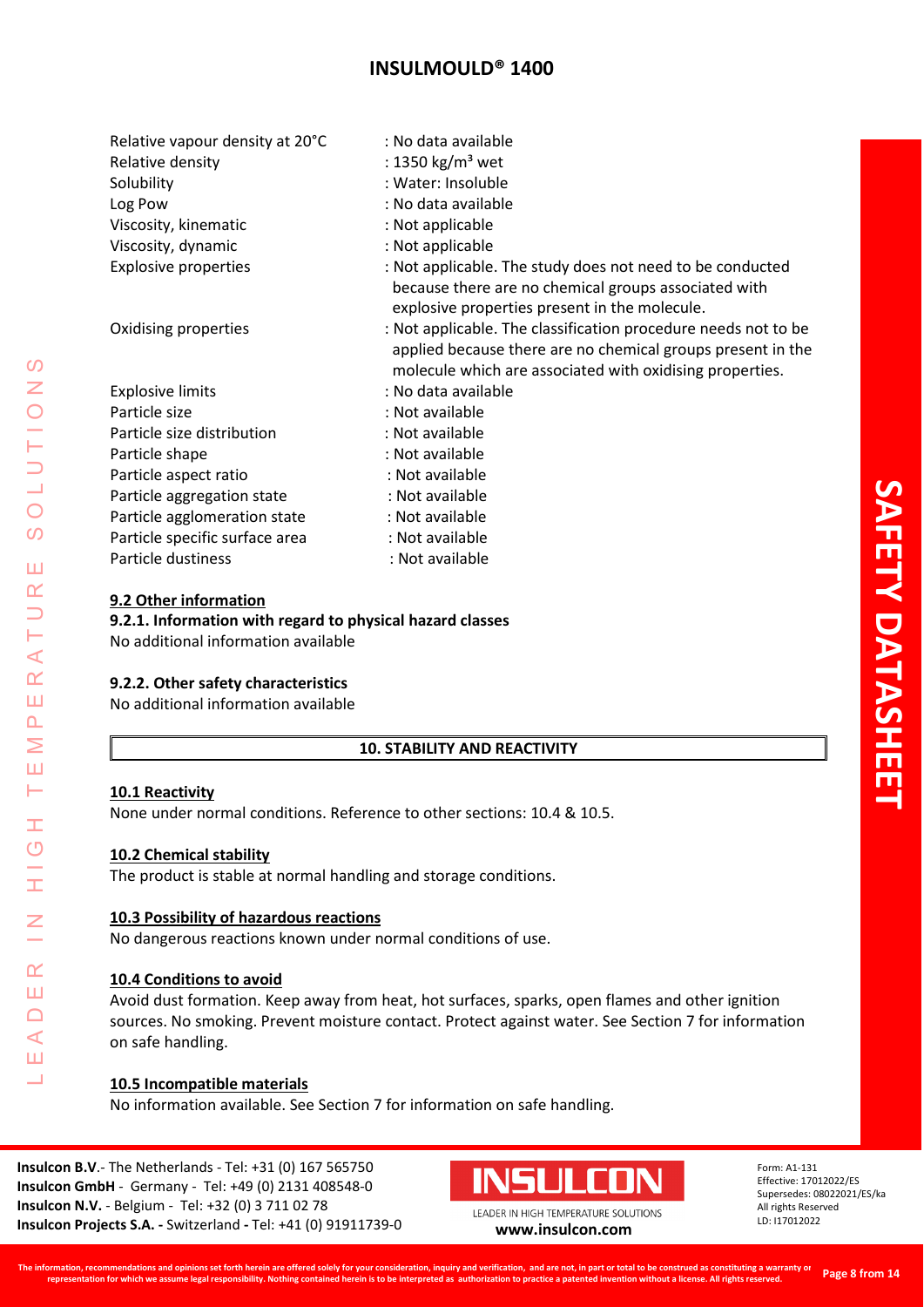### **10.6 Hazardous decomposition products**

Reference to other sections 5.2.

#### **11. TOXICOLOGICAL INFORMATION**

#### **11.1. Information on toxicological effects**

Acute toxicity: Not classified (Based on available data, the classification criteria are not met)

Skin corrosion/irritation: Not classified (Based on available data, the classification criteria are not met) pH: Not applicable

Serious eye damage/irritation: Not classified (Based on available data, the classification criteria are not met) pH: Not applicable

Respiratory or skin sensitisation: Not classified (Based on available data, the classification criteria are not met)

Germ cell mutagenicity: Not classified (Based on available data, the classification criteria are not met)

Carcinogenicity: May cause cancer by inhalation.

Reproductive toxicity: Not classified (Based on available data, the classification criteria are not met)

STOT-single exposure: Not classified (Based on available data, the classification criteria are not met)

STOT-repeated exposure: Not classified (Based on available data, the classification criteria are not met)

Aspiration hazard: Not classified (Based on available data, the classification criteria are not met)

Kinematic viscosity: No data available

Other information: Symptoms related to the physical, chemical and toxicological characteristics. For further information see section 4.

**Insulcon B.V**.- The Netherlands - Tel: +31 (0) 167 565750 **Insulcon GmbH** - Germany - Tel: +49 (0) 2131 408548-0 **Insulcon N.V.** - Belgium - Tel: +32 (0) 3 711 02 78 **Insulcon Projects S.A. -** Switzerland **-** Tel: +41 (0) 91911739-0 **[www.insulcon.com](http://www.insulcon.com/)**



LEADER IN HIGH TEMPERATURE SOLUTIONS

Form: A1-131 Effective: 17012022/ES Supersedes: 08022021/ES/ka All rights Reserved LD: I17012022

 $\Omega$ LEADER IN HIGH TEMPERATURE SOLUTIONS  $\bigcirc$  $\overline{O}$ Ш  $\alpha$  $\prec$  $\alpha$ Ш  $\overline{\mathbf{r}}$ Σ Ш  $\vdash$ Ŧ  $\overline{O}$  $\alpha$ Ш  $\Box$  $\blacktriangleleft$ Ш  $\overline{\phantom{0}}$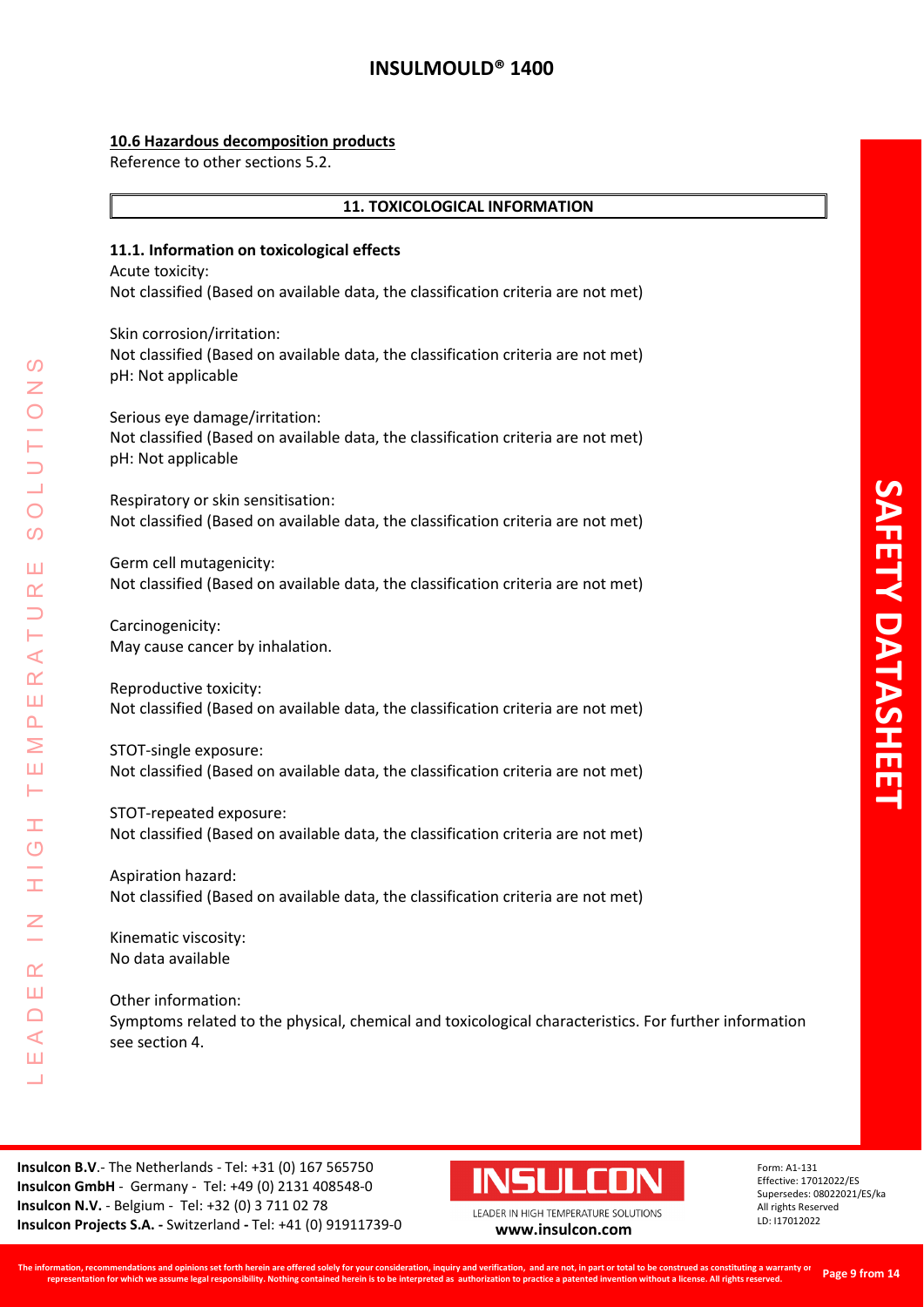## **11.2. Information on other hazards**

11.2.1. Endocrine disrupting properties

Adverse health effects caused by endocrine disrupting properties:

The mixture does not contain substance(s) included in the list established in accordance with Article 59(1) of REACH for having endocrine disrupting properties, or is not identified as having endocrine disrupting properties in accordance with the criteria set out in Commission Delegated Regulation (EU) 2017/2100 or Commission Regulation (EU) 2018/605

## **11.2.2 Other information**

Other information:

Symptoms related to the physical, chemical and toxicological characteristics. For further information see section 4

|                                          |         | <b>12. ECOLOGICAL INFORMATION</b>                                  |
|------------------------------------------|---------|--------------------------------------------------------------------|
| 12.1. Toxicity                           |         |                                                                    |
| Environmental properties                 |         | Ecological problems are not known or expected<br>under normal use. |
| Hazardous to the aquatic                 |         |                                                                    |
| environment, short-term (acute)          |         | Not classified                                                     |
| Hazardous to the aquatic                 |         |                                                                    |
| environment, long-term (chronic)         |         | Not classified                                                     |
| 12.2. Persistence and degradability      |         |                                                                    |
| Persistence and degradability            |         | No additional information available.                               |
| 12.3. Bioaccumulative potential          |         |                                                                    |
| Partition coefficient n-octanol/water    | $\cdot$ | No data available                                                  |
| Bioaccumulative potential                |         | No additional information available.                               |
| alumino silicate fibres (142844-00-6)    |         |                                                                    |
| Partition coefficient n-octanol/water    |         | No data available                                                  |
| 12.4. Mobility in soil                   |         |                                                                    |
| Mobility in soil                         |         | No data available                                                  |
| 12.5. Results of PBT and vPvB assessment |         |                                                                    |
| <b>Results of PBT assessment</b>         |         | Not applicable                                                     |

Adverse effects on the environment caused by endocrine disrupting properties: The mixture does not contain substance(s) included in the list established in accordance with Article 59(1) of REACH for having endocrine disrupting properties, or is not identified as having endocrine disrupting properties in accordance with the criteria set out in Commission Delegated Regulation (EU) 2017/2100 or Commission Regulation (EU) 2018/605

**Insulcon B.V**.- The Netherlands - Tel: +31 (0) 167 565750 **Insulcon GmbH** - Germany - Tel: +49 (0) 2131 408548-0 **Insulcon N.V.** - Belgium - Tel: +32 (0) 3 711 02 78 **Insulcon Projects S.A. -** Switzerland **-** Tel: +41 (0) 91911739-0 **[www.insulcon.com](http://www.insulcon.com/)**

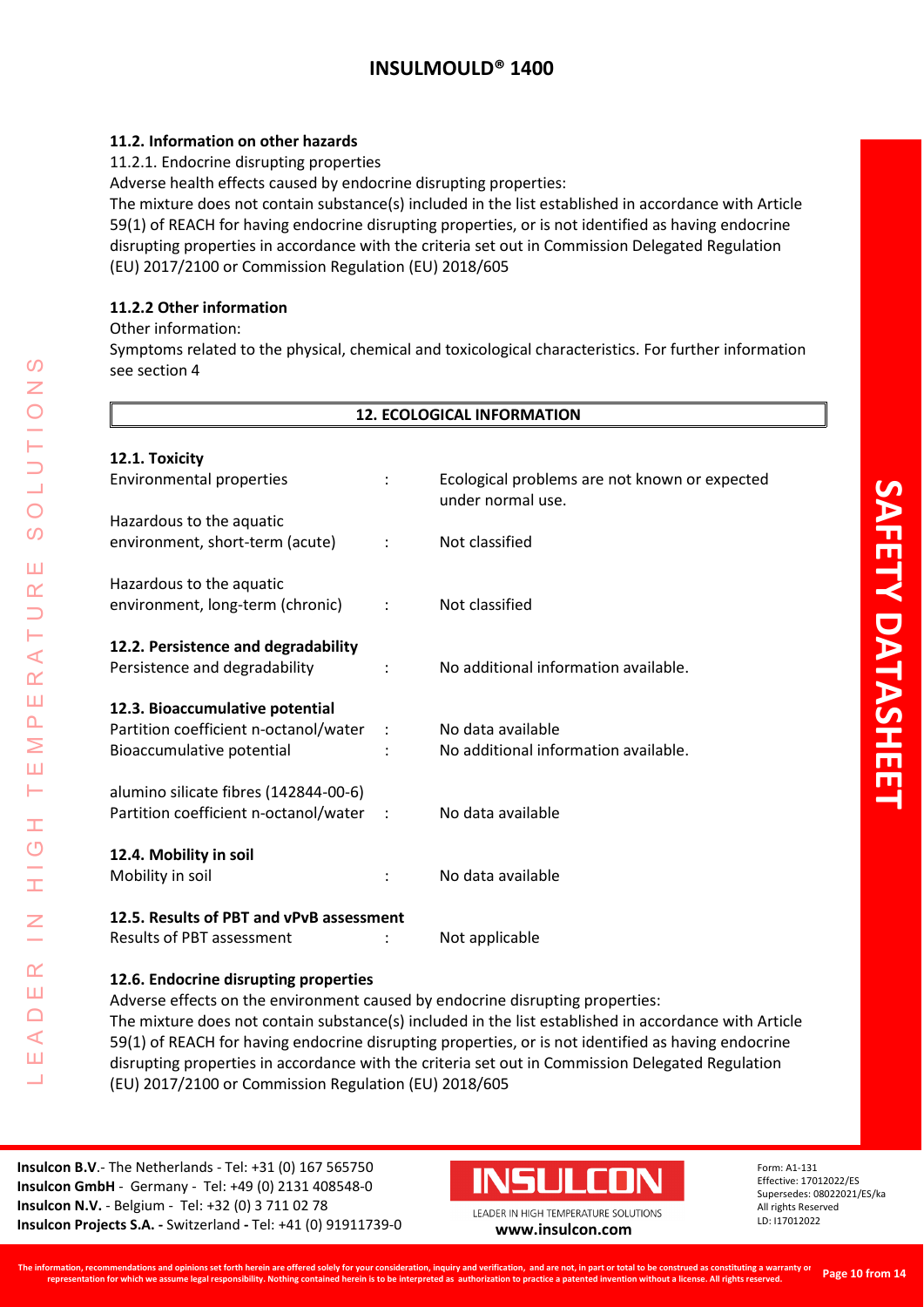### **12.7. Other adverse effects**

Other adverse effects: No data available

#### **13. DISPOSAL CONSIDERATIONS**

## **13.1 Waste treatment methods**

Product/Packaging disposal recommendations:

Avoid release to the environment. Dispose of empty containers and wastes safely. See Section 7 for information on safe handling. Refer to manufacturer/supplier for information on recovery/recycling. Recycling is preferred to disposal or incineration. If recycling is not possible, eliminate in accordance with local valid waste disposal regulations. Handle contaminated packages in the same way as the substance itself. Dispose of contaminated materials in accordance with current regulations.

### European waste catalogue (2001/573/EC, 75/442/EEC, 91/689/EEC):

This material and its container must be disposed of as hazardous waste Waste codes should be assigned by the user, preferably in discussion with the waste disposal authorities The following Waste Codes are only suggestions: 17 06 03\*

#### **14. TRANSPORT INFORMATION**

In accordance with ADR, RID, IATA, IMDG, ADN.

| <b>ADR</b>                              | <b>IMDG</b>                                        | <b>IATA</b>    | <b>AND</b>     | <b>RID</b>     |  |  |  |
|-----------------------------------------|----------------------------------------------------|----------------|----------------|----------------|--|--|--|
| 14.1 UN Number                          |                                                    |                |                |                |  |  |  |
| Not regulated for transport             |                                                    |                |                |                |  |  |  |
| 14.2 UN proper shipping name            |                                                    |                |                |                |  |  |  |
| Not applicable                          | Not applicable                                     | Not applicable | Not applicable | Not applicable |  |  |  |
| 14.3 Transport hazard class(es)         |                                                    |                |                |                |  |  |  |
| Not applicable                          | Not applicable                                     | Not applicable | Not applicable | Not applicable |  |  |  |
| Not applicable                          | Not applicable<br>Not applicable<br>Not applicable |                | Not applicable |                |  |  |  |
| 14.4 Packing group                      |                                                    |                |                |                |  |  |  |
| Not applicable                          | Not applicable                                     | Not applicable | Not applicable | Not applicable |  |  |  |
| <b>14.5 Environmental hazards</b>       |                                                    |                |                |                |  |  |  |
| Not applicable                          | Not applicable                                     | Not applicable | Not applicable | Not applicable |  |  |  |
| No supplementary information available. |                                                    |                |                |                |  |  |  |

#### **14.6 Special precautions for user**

Special precautions for user: No data available

-Overland transport Not applicable

LEADER IN HIGH TEMPERATURE SOLUTIONS

Ŧ  $\overline{O}$ 

I

 $\alpha$ Ш  $\Box$  $\blacktriangleleft$ Ш  $\overline{\phantom{0}}$ 

⋖  $\alpha$ Ш  $\overline{\mathbf{r}}$ Σ Ш Н

 $\Omega$ 

 $\bigcirc$  $\Omega$ 

Ш  $\alpha$ 

> -Transport by sea Not applicable

**Insulcon B.V**.- The Netherlands - Tel: +31 (0) 167 565750 **Insulcon GmbH** - Germany - Tel: +49 (0) 2131 408548-0 **Insulcon N.V.** - Belgium - Tel: +32 (0) 3 711 02 78 **Insulcon Projects S.A. -** Switzerland **-** Tel: +41 (0) 91911739-0 **[www.insulcon.com](http://www.insulcon.com/)**

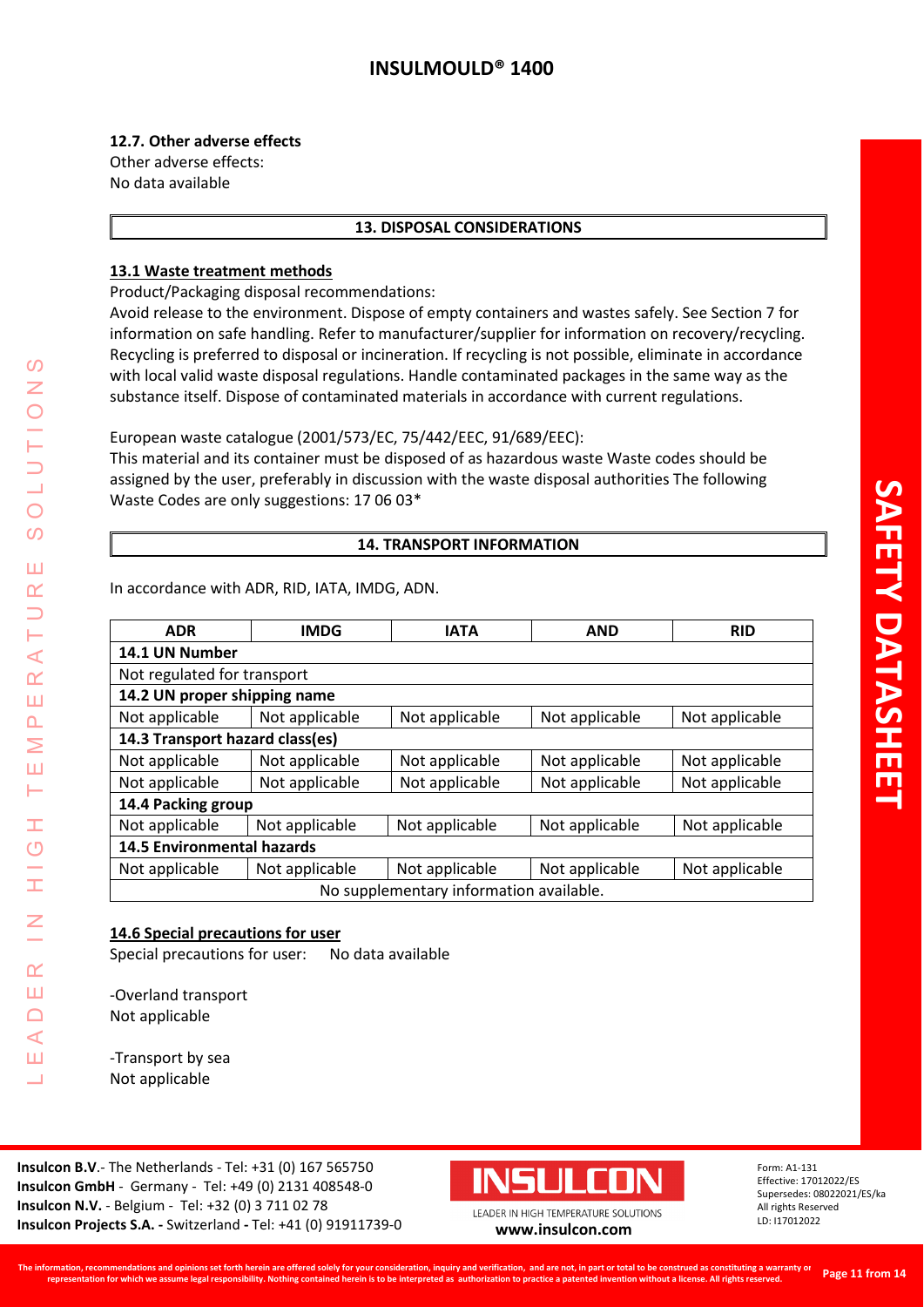-Air transport Not applicable

-Inland waterway transport Not applicable

-Rail transport Not applicable

#### **14.7. Maritime transport in bulk according to IMO instruments**

Code: IBC: No data available.

#### **15. REGULATORY INFORMATION**

#### **15.1. Safety, health and environmental regulations/legislation specific for the substance or mixture**

#### **15.1.1. EU-Regulations**

The following restrictions are applicable according to Annex XVII of the REACH Regulation (EC) No 1907/2006: 28. Substances which are classified as carcinogen category 1A or 1B in Part 3 of Annex VI to Regulation (EC) No 1272/2008 and are listed in Appendix 1 or Appendix 2, respectively: Aluminosilicate refractory ceramic fibres

Contains a substance on the REACH candidate list in concentration  $\geq 0.1\%$  or with a lower specific limit: Aluminosilicate refractory ceramic fibres (CAS 142844-00-6) Contains no REACH Annex XIV substances

### **15.1.2. National regulations**

LEADER IN HIGH TEMPERATURE SOLUTIONS

Ŧ  $\overline{C}$ 

I

Z

 $\alpha$ Ш  $\Box$  $\blacktriangleleft$ Ш ┙

 $\Omega$ Z

 $\bigcirc$  $\Omega$ 

Ш  $\alpha$  $\overline{\phantom{0}}$ Н  $\prec$  $\underline{\alpha}$ Ш  $\Delta$ Σ Ш Н

| <b>France</b><br>No ICPE<br>Na                                                | Installations classées Désignation de la rubrique<br>Not Applicable |                      |                                                                                 | Code Régime<br>na | Rayon<br>na |
|-------------------------------------------------------------------------------|---------------------------------------------------------------------|----------------------|---------------------------------------------------------------------------------|-------------------|-------------|
| Germany                                                                       |                                                                     |                      |                                                                                 |                   |             |
| Regulatory reference                                                          |                                                                     | $\ddot{\phantom{a}}$ | WGK 3, Highly hazardous to water (Classification according to<br>AwSV, Annex 1) |                   |             |
|                                                                               | Hazardous Incident Ordinance                                        |                      |                                                                                 |                   |             |
| $(12. \text{BlmSchV})$                                                        |                                                                     | $\ddot{\phantom{a}}$ | Is not subject of the 12. BlmSchV (Hazardous Incident<br>Ordinance)             |                   |             |
| <b>Netherlands</b>                                                            |                                                                     |                      |                                                                                 |                   |             |
| Waterbezwaarlijkheid                                                          |                                                                     |                      |                                                                                 |                   |             |
| B (4) - Weinig schadelijk voor in het water levende organismen                |                                                                     |                      |                                                                                 |                   |             |
| SZW-lijst van kankerverwekkende stoffen:<br>None of the components are listed |                                                                     |                      |                                                                                 |                   |             |

SZW-lijst van mutagene stoffen: None of the components are listed

**Insulcon B.V**.- The Netherlands - Tel: +31 (0) 167 565750 **Insulcon GmbH** - Germany - Tel: +49 (0) 2131 408548-0 **Insulcon N.V.** - Belgium - Tel: +32 (0) 3 711 02 78 **Insulcon Projects S.A. -** Switzerland **-** Tel: +41 (0) 91911739-0 **[www.insulcon.com](http://www.insulcon.com/)**

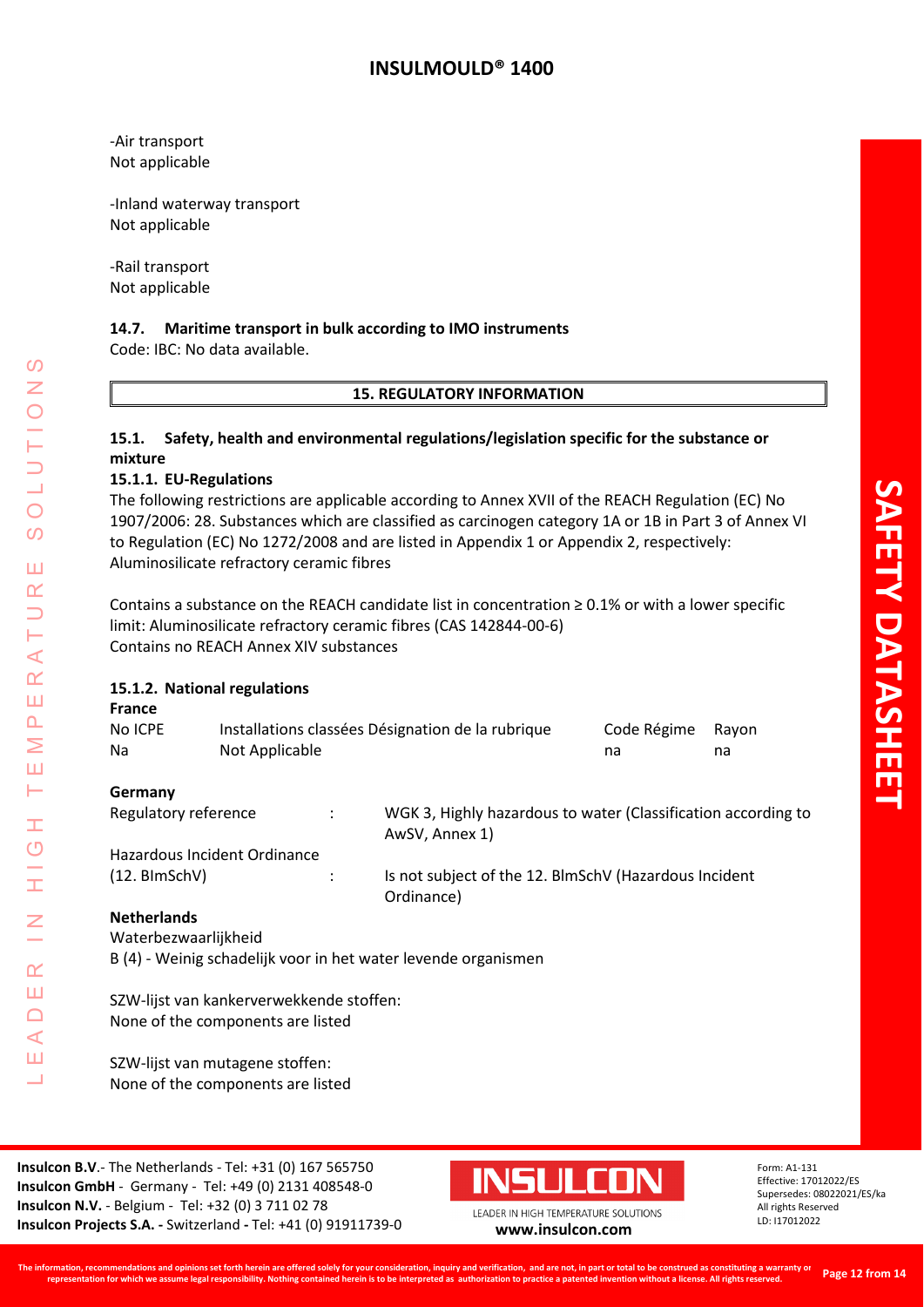SZW-lijst van reprotoxische stoffen – Borstvoeding: None of the components are listed

SZW-lijst van reprotoxische stoffen – Vruchtbaarheid: None of the components are listed

SZW-lijst van reprotoxische stoffen – Ontwikkeling: None of the components are listed

#### **Denmark**

Recommendations Danish Regulation:

Young people below the age of 18 years are not allowed to use the product

Pregnant/breastfeeding women working with the product must not be in direct contact with the product

#### **15.2. Chemical safety assessment**

Not applicable

LEADER IN HIGH TEMPERATURE SOLUTIONS

H  $\overline{O}$ 

Ŧ

 $\overline{z}$ 

 $\alpha$ Ш  $\Box$  $\triangleleft$ Ш Ц

 $\mathcal{O}$  $\overline{z}$ 

 $\bigcirc$  $\overline{O}$ 

Ш  $\alpha$  $\Box$ H  $\prec$  $\alpha$ Ш  $\Delta$ Σ Ш Н

#### **16. OTHER INFORMATION**

| Abbreviations and acronyms:                                                                       |
|---------------------------------------------------------------------------------------------------|
| ABM = Algemene beoordelingsmethodiek                                                              |
| ADN = Accord Européen relatif au Transport International des Marchandises Dangereuses par voie de |
| Navigation du Rhin                                                                                |
| ADR = Accord européen relatif au transport international des marchandises Dangereuses par Route   |
| CLP = Classification, Labelling and Packaging Regulation according to 1272/2008/EC                |
| IATA = International Air Transport Association                                                    |
| IMDG = International Maritime Dangerous Goods Code                                                |
| LEL = Lower Explosive Limit/Lower Explosion Limit                                                 |
| UEL = Upper Explosion Limit/Upper Explosive Limit                                                 |
| REACH = Registration, Evaluation, Authorisation and Restriction of Chemicals                      |
| BTT = Breakthrough time (maximum wearing time)                                                    |
| DMEL = Derived Minimal Effect level                                                               |
| DNEL = Derived No Effect Level                                                                    |
| EC50 = Median Effective Concentration                                                             |
| EL50 = Median effective level                                                                     |
| ErC50 = EC50 in terms of reduction of growth rate                                                 |
| ErL50 = EL50 in terms of reduction of growth rate                                                 |
| EWC = European waste catalogue                                                                    |
| LC50 = Median lethal concentration                                                                |
| LD50 = Median lethal dose                                                                         |
| LL50 = Median lethal level                                                                        |
| $NA = Not applicable$                                                                             |
| NOEC = No observed effect concentration                                                           |
| NOEL: no-observed-effect level                                                                    |
| $NOELR = No observed effect loading rate$                                                         |
| NOAEC = No observed adverse effect concentration                                                  |
|                                                                                                   |

**Insulcon B.V**.- The Netherlands - Tel: +31 (0) 167 565750 **Insulcon GmbH** - Germany - Tel: +49 (0) 2131 408548-0 **Insulcon N.V.** - Belgium - Tel: +32 (0) 3 711 02 78 **Insulcon Projects S.A. -** Switzerland **-** Tel: +41 (0) 91911739-0 **[www.insulcon.com](http://www.insulcon.com/)**